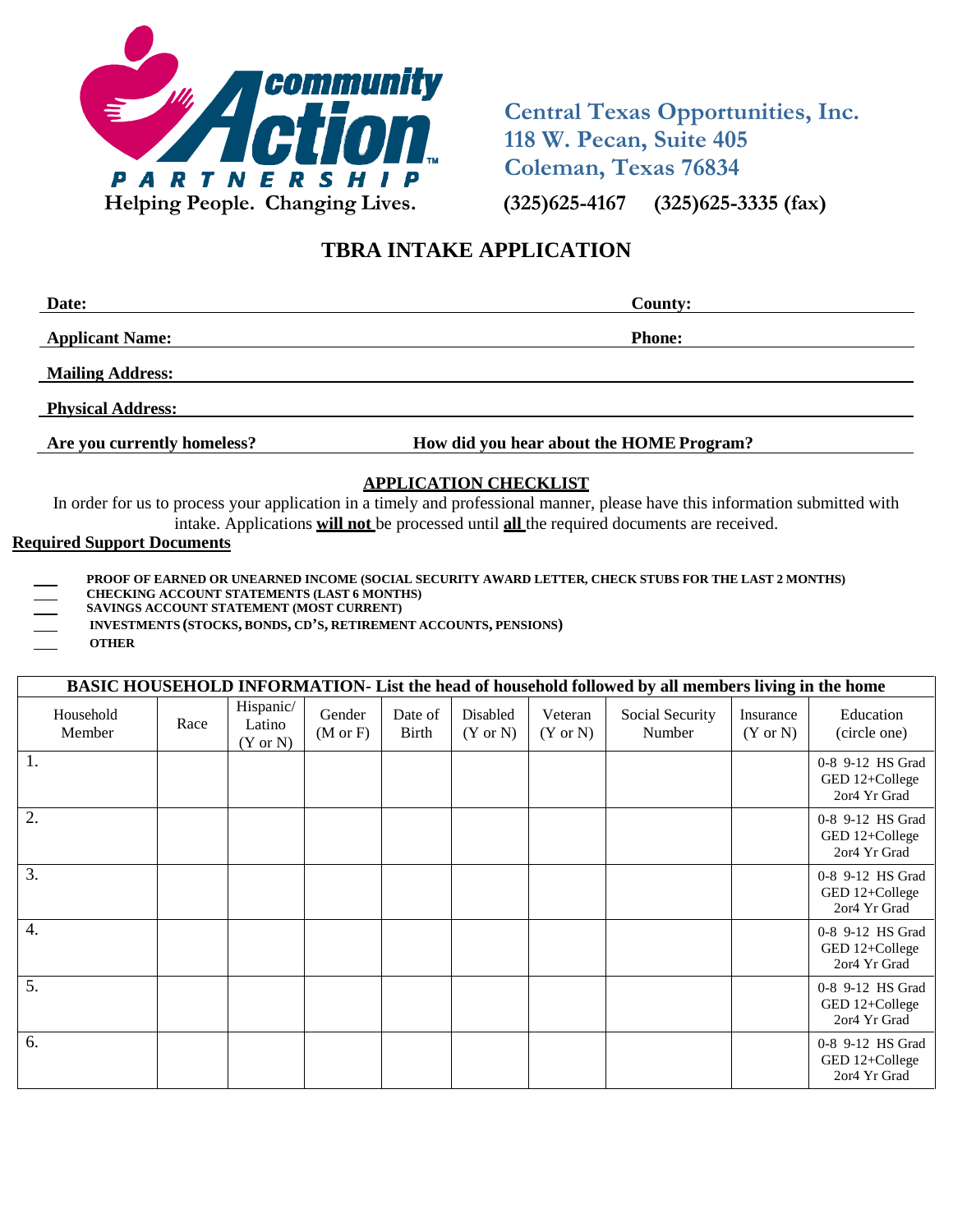

| A. ADMINISTRATOR INFORMATION                                                                    |                                                                        |                            |                               |                                                                                              |                                 |  |  |  |
|-------------------------------------------------------------------------------------------------|------------------------------------------------------------------------|----------------------------|-------------------------------|----------------------------------------------------------------------------------------------|---------------------------------|--|--|--|
| <b>Administrator Name:</b>                                                                      | Central Texas Opportunities, Inc                                       |                            |                               |                                                                                              |                                 |  |  |  |
| <b>Street Address:</b><br>118 W Pecan St. Ste 405,                                              |                                                                        |                            |                               |                                                                                              |                                 |  |  |  |
| City/State/Zip:                                                                                 | Coleman TX 76834<br>Coleman<br>County:                                 |                            |                               |                                                                                              |                                 |  |  |  |
| <b>B. APPLICANT CONTACT INFORMATION</b>                                                         |                                                                        |                            |                               |                                                                                              |                                 |  |  |  |
| <b>Applicant Name(s):</b>                                                                       |                                                                        |                            |                               |                                                                                              |                                 |  |  |  |
| <b>Street Address:</b>                                                                          |                                                                        |                            |                               |                                                                                              |                                 |  |  |  |
| City/State/Zip:                                                                                 |                                                                        |                            |                               | County:                                                                                      |                                 |  |  |  |
| <b>Email Address:</b>                                                                           |                                                                        |                            |                               | Home Phone: (<br><b>Cell Phone:</b>                                                          |                                 |  |  |  |
| <b>C. HOUSEHOLD COMPOSITION INFORMATION</b><br>(List all members of the household)              |                                                                        |                            |                               |                                                                                              |                                 |  |  |  |
| <b>Full Name</b><br>(exactly as it appears on driver's license or<br>other government document) | Relationship<br>to<br><b>Head of Household</b>                         | Date<br>of<br><b>Birth</b> | Gender                        | <b>Student Status</b><br>$FT = Full Time$<br><b>PT = Part Time</b><br>$N/A = Not$ applicable | <b>Receives</b><br>Income?      |  |  |  |
| 1.                                                                                              | <b>Head of Household</b>                                               |                            | M<br>F                        | $\Box$ FT $\Box$ PT $\Box$ N/A                                                               | No<br>Yes<br>$\blacksquare$     |  |  |  |
| 2.                                                                                              | $\Box$ Spouse<br>$\Box$ Co-Head<br>$\Box$ Dependent $\Box$ Other Adult |                            | M<br>$\mathsf F$              | $\Box$ FT $\Box$ PT $\Box$ N/A                                                               | <b>No</b><br>Yes<br>$\sim$      |  |  |  |
| 3.                                                                                              | $\Box$ Spouse<br>$\Box$ Co-Head<br>□ Dependent □ Other Adult           |                            | M<br>F                        | $\Box$ FT $\Box$ PT $\Box$ N/A                                                               | <b>No</b><br>Yes                |  |  |  |
| 4.                                                                                              | $\Box$ Spouse<br>□ Co-Head<br>□ Dependent □ Other Adult                |                            | M<br>F                        | $\Box$ FT $\Box$ PT $\Box$ N/A                                                               | <b>No</b><br>Yes                |  |  |  |
| 5                                                                                               | $\Box$ Spouse<br>□ Co-Head<br>$\Box$ Dependent $\Box$ Other Adult      |                            | M<br>F                        | $\Box$ FT $\Box$ PT $\Box$ N/A                                                               | <b>No</b><br>Yes                |  |  |  |
| 6.                                                                                              | $\Box$ Spouse<br>$\Box$ Co-Head<br>□ Dependent □ Other Adult           |                            | M<br>F                        | $\Box$ FT $\Box$ PT $\Box$ N/A                                                               | <b>No</b><br>$\blacksquare$ Yes |  |  |  |
| 7.                                                                                              | $\Box$ Spouse<br>$\Box$ Co-Head<br>□ Dependent □ Other Adult           |                            | M<br>F                        | $\Box$ FT $\Box$ PT $\Box$ N/A                                                               | <b>No</b><br>$\blacksquare$ Yes |  |  |  |
| 8.                                                                                              | $\Box$ Spouse<br>$\Box$ Co-Head<br>□ Dependent □ Other Adult           |                            | M<br>$\mathsf F$              | $\Box$ FT $\Box$ PT $\Box$ N/A                                                               | <b>No</b><br>$\Box$ Yes         |  |  |  |
| 9.                                                                                              | $\Box$ Spouse<br>$\Box$ Co-Head<br>□ Dependent □ Other Adult           |                            | M<br>∐ F                      | $\Box$ FT $\Box$ PT $\Box$ N/A                                                               | No<br>$\Box$ Yes                |  |  |  |
| 10.                                                                                             | $\Box$ Spouse<br>$\Box$ Co-Head<br>□ Dependent □ Other Adult           |                            | $\blacksquare$<br>$\mathsf F$ | $\Box$ FT $\Box$ PT<br>$\Box$ N/A                                                            | $\Box$ No<br>Yes                |  |  |  |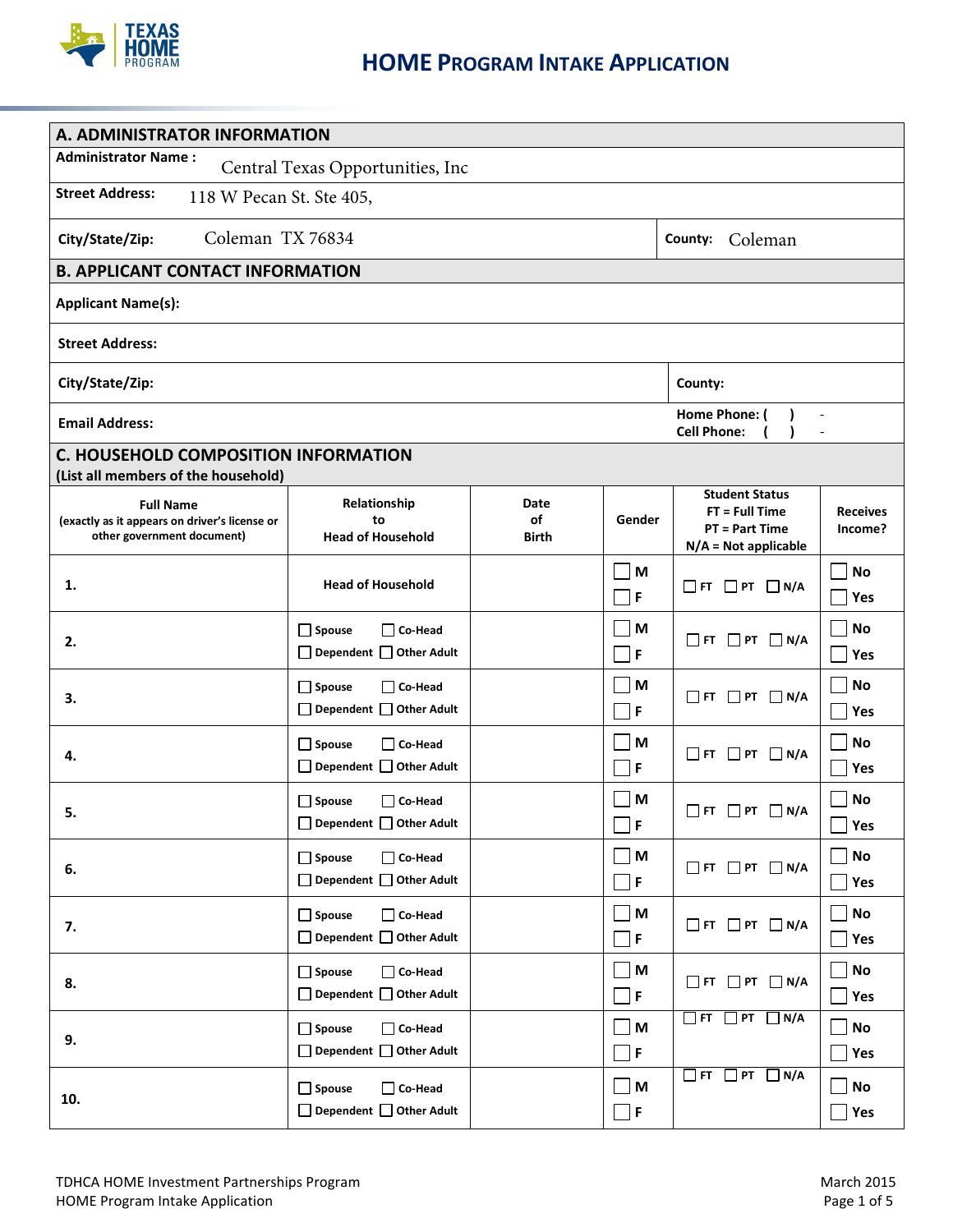|                                                                                                                                                                                                                                                            | D. HOUSEHOLD COMPOSITION INFORMATION (Continued)                               |                                              |        |  |  |  |
|------------------------------------------------------------------------------------------------------------------------------------------------------------------------------------------------------------------------------------------------------------|--------------------------------------------------------------------------------|----------------------------------------------|--------|--|--|--|
| 1. Was any household member a full-time student within the last calendar year? $\Box$ No $\Box$ Yes, who?                                                                                                                                                  |                                                                                |                                              |        |  |  |  |
| 2. Is any household member listed above a foster child?                                                                                                                                                                                                    |                                                                                | $\Box$ Yes, who?<br>$\overline{\mathsf{No}}$ |        |  |  |  |
|                                                                                                                                                                                                                                                            |                                                                                |                                              |        |  |  |  |
| 3. Is any household member listed above a live-in attendant?                                                                                                                                                                                               |                                                                                | $\blacksquare$ Yes, who?<br><b>No</b>        |        |  |  |  |
| 4. Is any household member temporarily absent from the home? $\Box$ No $\Box$ Yes, who?                                                                                                                                                                    |                                                                                |                                              |        |  |  |  |
| If Yes, Indicate reason for temporary absence:                                                                                                                                                                                                             |                                                                                |                                              |        |  |  |  |
| 5. Do you anticipate other members will join your household within the next 12 months? $\Box$ No $\Box$ Yes, explain:                                                                                                                                      |                                                                                |                                              |        |  |  |  |
| <b>E. HOUSING ASSISTANCE RECEIVED PREVIOUSLY</b>                                                                                                                                                                                                           |                                                                                |                                              |        |  |  |  |
| (List any other housing assistance provided to or received by any household member)                                                                                                                                                                        |                                                                                |                                              |        |  |  |  |
| Was this property impacted by a disaster?                                                                                                                                                                                                                  | $\Box$ No $\Box$ Yes, which disaster?                                          |                                              |        |  |  |  |
| <b>Source</b>                                                                                                                                                                                                                                              | Amount                                                                         | <b>Date Received</b>                         | Reason |  |  |  |
| 1. FEMA: Federal Emergency Management Agency                                                                                                                                                                                                               |                                                                                |                                              |        |  |  |  |
| $\Box$ No $\Box$ Yes                                                                                                                                                                                                                                       | \$                                                                             |                                              |        |  |  |  |
| If Yes, which Disaster                                                                                                                                                                                                                                     |                                                                                |                                              |        |  |  |  |
| 2. SBA: Small Business Administration<br>$\Box$ Yes<br>$\Box$ No                                                                                                                                                                                           | \$                                                                             |                                              |        |  |  |  |
| 3. Section 8: Housing and Urban Development                                                                                                                                                                                                                |                                                                                |                                              |        |  |  |  |
| $\square$ No $\square$ Yes                                                                                                                                                                                                                                 | \$                                                                             |                                              |        |  |  |  |
| 4. TBRA: Tenant Based Rental Assistance                                                                                                                                                                                                                    | \$                                                                             |                                              |        |  |  |  |
| $\square$ No $\square$ Yes                                                                                                                                                                                                                                 |                                                                                |                                              |        |  |  |  |
| 5. Homeowner Insurance                                                                                                                                                                                                                                     | \$                                                                             |                                              |        |  |  |  |
| $\Box$ Yes<br>   No<br>6. Other Describe:                                                                                                                                                                                                                  |                                                                                |                                              |        |  |  |  |
| $\square$ No $\square$ Yes                                                                                                                                                                                                                                 | \$                                                                             |                                              |        |  |  |  |
| <b>F. CONFLICT OF INTEREST INFORMATION</b>                                                                                                                                                                                                                 |                                                                                |                                              |        |  |  |  |
| 1. Is anyone in the household currently serving or has anyone served within the last 12 months as an employee, agent,                                                                                                                                      |                                                                                |                                              |        |  |  |  |
| consultant, officer, or elected or appointed official of TDHCA, Administrator, or Development Owner? $\Box$ No $\Box$ Yes                                                                                                                                  |                                                                                |                                              |        |  |  |  |
| If Yes, identify who, organization name, and role:                                                                                                                                                                                                         |                                                                                |                                              |        |  |  |  |
| Is this a current role? $\vert$ $\vert$ No $\vert$ Yes If No, identify date role ceased:                                                                                                                                                                   |                                                                                |                                              |        |  |  |  |
|                                                                                                                                                                                                                                                            |                                                                                |                                              |        |  |  |  |
| 2. Is anyone in the household related to anyone who is currently serving or who has served within the last 12 months as an<br>employee, agent, consultant, officer, or elected or appointed official of TDHCA, Administrator, or Development Owner (either |                                                                                |                                              |        |  |  |  |
| through familial or business ties)? $\Box$ No $\Box$ Yes                                                                                                                                                                                                   |                                                                                |                                              |        |  |  |  |
| If YES, identify who, organization and role:                                                                                                                                                                                                               |                                                                                |                                              |        |  |  |  |
|                                                                                                                                                                                                                                                            | Is this a current role? $\Box$ No $\Box$ Yes If No, identify date role ceased: |                                              |        |  |  |  |
| <b>G. DISPOSAL OF ASSETS INFORMATION</b>                                                                                                                                                                                                                   |                                                                                |                                              |        |  |  |  |
| 1. Has anyone in the household given away anything of value within the last two years? (if a home was released due to<br>foreclosure, bankruptcy, or divorce, answer No): No Yes, who?                                                                     |                                                                                |                                              |        |  |  |  |
| Provide explanation (including the type of asset, estimated value of asset, amount disposed for, and date of disposal):                                                                                                                                    |                                                                                |                                              |        |  |  |  |
| 2. Has anyone in the household owned a home in the last two years?<br>$\vert$ No $\vert$ Yes, who?                                                                                                                                                         |                                                                                |                                              |        |  |  |  |
| Do they currently own it?                                                                                                                                                                                                                                  | $\blacksquare$ No If No: When was it disposed of?                              |                                              |        |  |  |  |
| Yes If Yes: Is it being rented?                                                                                                                                                                                                                            | No                                                                             | Yes                                          |        |  |  |  |
|                                                                                                                                                                                                                                                            | Is it sitting vacant?<br>$\overline{\mathsf{No}}$                              | Yes                                          |        |  |  |  |
|                                                                                                                                                                                                                                                            | Is it in the process of being sold?                                            | No<br>$\gamma$ es                            |        |  |  |  |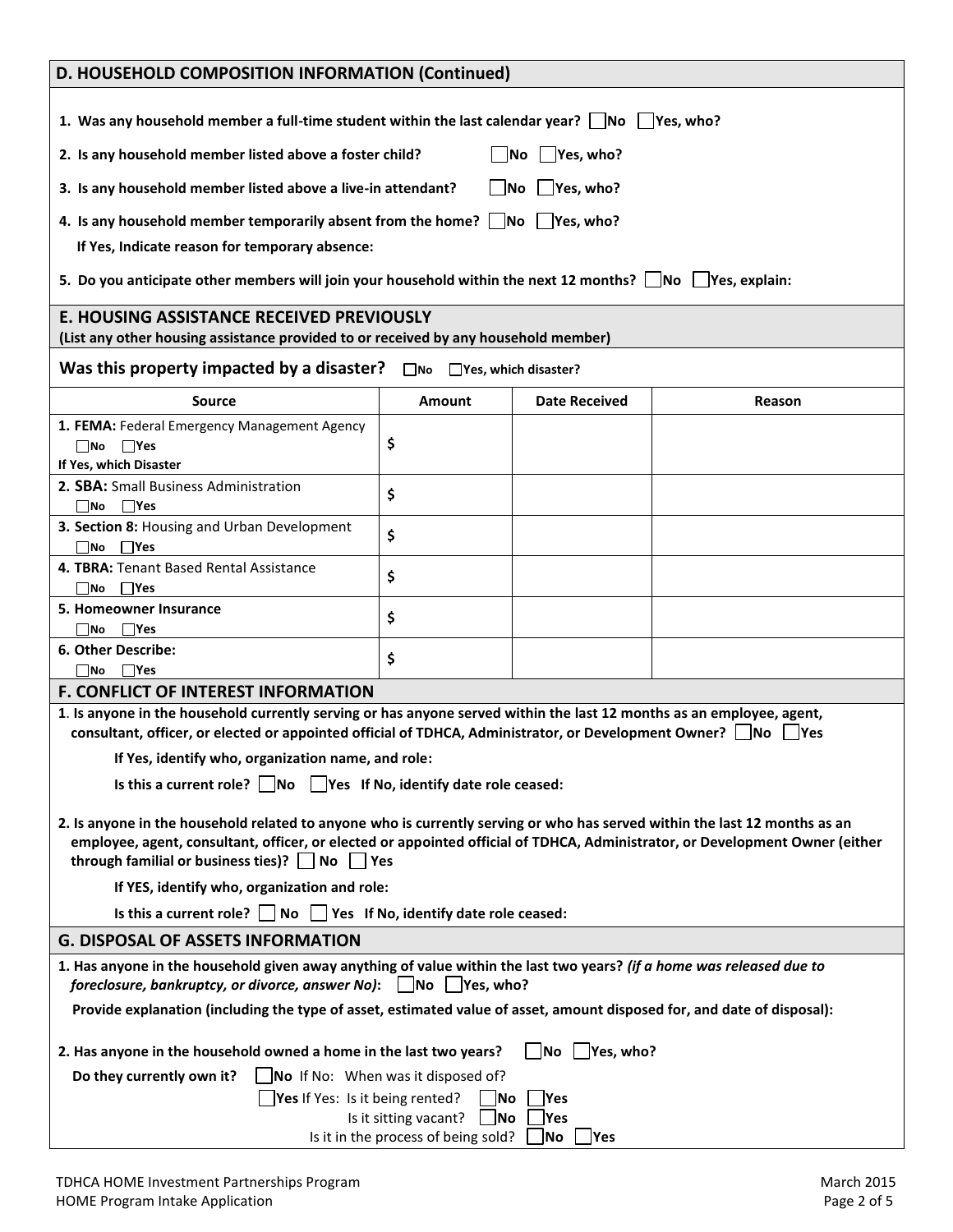|                                                   | <b>H. ANNUAL INCOME OF ALL HOUSEHOLD MEMBERS</b><br>(List ALL income of household members, except for the earned income from employment by persons under the age of 18) |                                                           |                         |             |                         |                                      |                     |              |
|---------------------------------------------------|-------------------------------------------------------------------------------------------------------------------------------------------------------------------------|-----------------------------------------------------------|-------------------------|-------------|-------------------------|--------------------------------------|---------------------|--------------|
|                                                   | Identify income from any source expected<br>during the next 12 months                                                                                                   |                                                           | Head<br>of<br>Household |             | Spouse<br>or<br>Co-Head | <b>Other Adult</b><br><b>Members</b> | <b>Dependents</b>   | <b>Total</b> |
| Salary #1<br>1.                                   |                                                                                                                                                                         | <b>Yes</b><br> No                                         | \$                      | \$          | \$                      |                                      | \$                  | \$           |
| Salary #2<br>2.                                   |                                                                                                                                                                         | No<br><b>Yes</b>                                          | \$                      | \$          | \$                      |                                      | \$                  | \$           |
| <b>Overtime Pay</b><br>3.                         |                                                                                                                                                                         | <b>Yes</b><br> No                                         | \$                      | \$          | \$                      |                                      | \$                  | \$           |
| 4.                                                | <b>Commissions/Fees</b>                                                                                                                                                 | No<br><b>Yes</b>                                          | \$                      | \$          | \$                      |                                      | \$                  | \$           |
| <b>Tips and Bonuses</b><br>5.                     |                                                                                                                                                                         | <b>Yes</b><br> No                                         | \$                      | \$          | \$                      |                                      | \$                  | \$           |
| 6.                                                | <b>Temporary Income</b>                                                                                                                                                 | <b>No</b><br>Yes                                          | \$                      | \$          | \$                      |                                      | \$                  | \$           |
| 7.                                                | <b>Income from Military</b>                                                                                                                                             | No<br><b>Yes</b>                                          | \$                      | \$          | \$                      |                                      | \$                  | \$           |
| 8.                                                | <b>Interest/Dividends</b>                                                                                                                                               | <b>Yes</b><br> No                                         | \$                      | \$          | \$                      |                                      | \$                  | \$           |
| 9.                                                | <b>Net Business Income</b>                                                                                                                                              | <b>Yes</b><br><b>No</b>                                   | \$                      | \$          | \$                      |                                      | \$                  | \$           |
| 10. Net Rental Income                             |                                                                                                                                                                         | $\gamma$<br> No                                           | \$                      | \$          | \$                      |                                      | \$                  | \$           |
| 11. Social Security                               |                                                                                                                                                                         | <b>Pres</b><br>  No                                       | \$                      | \$          | \$                      |                                      | \$                  | \$           |
| Income                                            | 12. Supplemental Security                                                                                                                                               | <b>Yes</b><br> No                                         | \$                      | \$          | \$                      |                                      | \$                  | \$           |
| 13. Pension                                       |                                                                                                                                                                         | <b>Yes</b><br> No                                         | \$                      | \$          | \$                      |                                      | \$                  | \$           |
| 14. Retirement Income                             |                                                                                                                                                                         | <b>Yes</b><br> No                                         | \$                      | \$          | \$                      |                                      | \$                  | \$           |
| 15. Familial Support or<br><b>Recurring Gifts</b> |                                                                                                                                                                         | No<br>Yes                                                 | \$                      | \$          | \$                      |                                      | \$                  | \$           |
|                                                   | 16. Unemployment Benefits                                                                                                                                               | Yes<br>  No                                               | \$                      | \$          | \$                      |                                      | \$                  | \$           |
|                                                   | 17. Worker's Compensation                                                                                                                                               | <b>Yes</b><br> No                                         | \$                      | \$          | \$                      |                                      | \$                  | \$           |
| 18. Alimony                                       |                                                                                                                                                                         | $\overline{\mathsf{No}}$<br><b>Yes</b>                    | \$                      | \$          | \$                      |                                      | \$                  | \$           |
| 19. Child Support                                 |                                                                                                                                                                         | Yes<br> No                                                | \$                      | \$          | \$                      |                                      | \$                  | \$           |
| Circle Type: Court Awarded                        |                                                                                                                                                                         | Voluntary Anticipated                                     |                         |             |                         |                                      |                     |              |
| 20. AFDC/TANF                                     |                                                                                                                                                                         | $\Box$ No $\Box$ Yes                                      | \$                      | \$          | \$                      |                                      | \$                  | \$           |
| 21. Other Income<br>Describe:                     |                                                                                                                                                                         | $\Box$ No $\Box$ Yes                                      | \$                      | \$          | \$                      |                                      | \$                  | \$           |
|                                                   |                                                                                                                                                                         |                                                           |                         |             |                         | <b>Total Annual Income:</b>          |                     | \$           |
|                                                   |                                                                                                                                                                         | <b>I. CURRENT EMPLOYMENT INFORMATION</b>                  |                         |             |                         |                                      |                     |              |
|                                                   | 1. Household Member Name:                                                                                                                                               |                                                           |                         | Occupation: |                         |                                      | Work Phone: (       |              |
|                                                   | <b>Employer Name and Address:</b>                                                                                                                                       |                                                           |                         | City:       |                         | State:                               |                     | Zip Code:    |
| Date Hired:                                       | Salary:<br>\$                                                                                                                                                           | Pay Period:<br>□Twice month(24) □Monthly □Annually □Other | Hourly                  | Weekly      | $\Box$ Bi-weekly (26)   | per week:                            | <b>Hours worked</b> | Fax:         |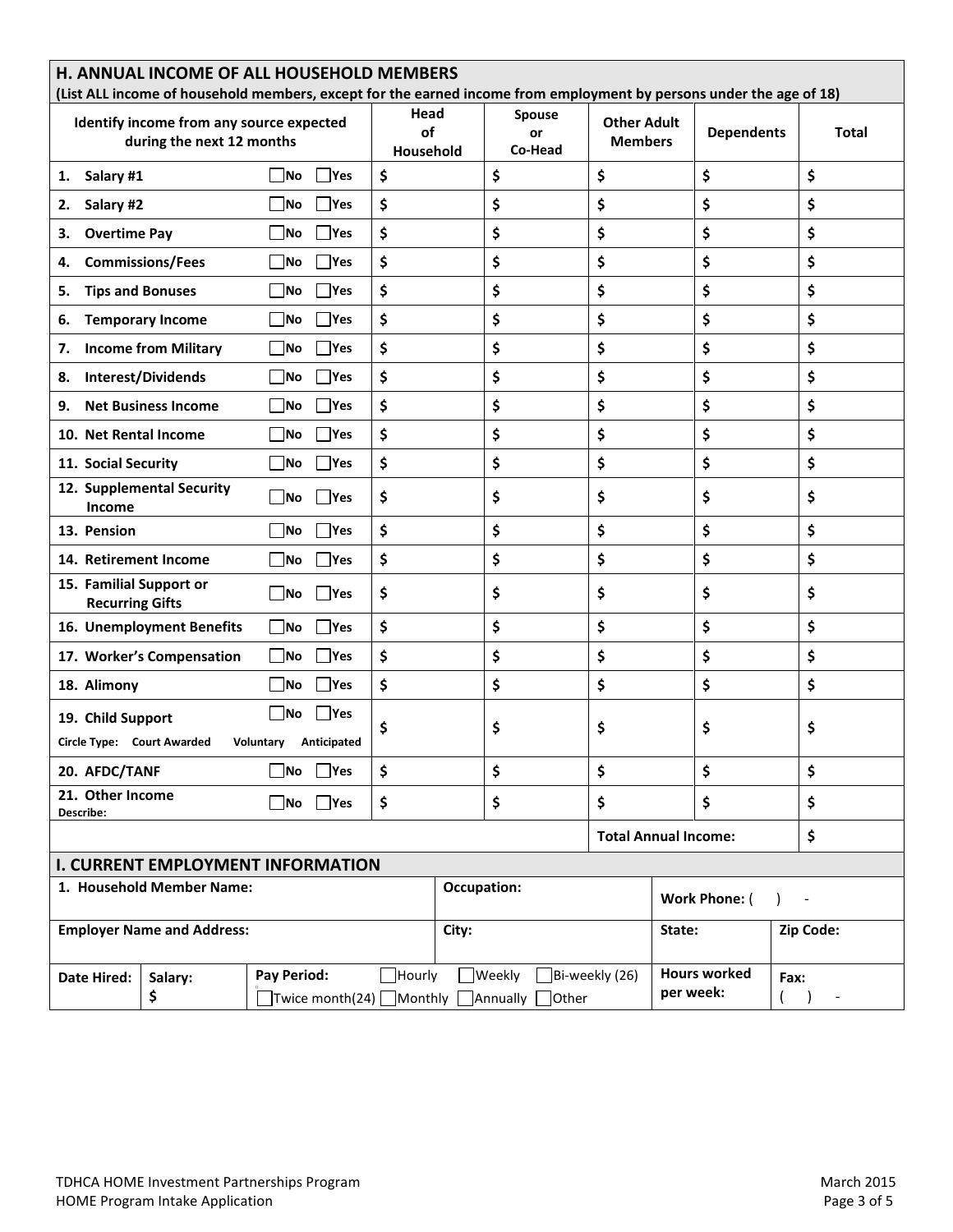|                                                                                                                                                                                                                                                                                                                                                                                | <b>I. CURRENT EMPLOYMENT INFORMATION (Continued)</b>               |             |                                       |               |             |                                                                                         |  |                                             |                                         |                                 |
|--------------------------------------------------------------------------------------------------------------------------------------------------------------------------------------------------------------------------------------------------------------------------------------------------------------------------------------------------------------------------------|--------------------------------------------------------------------|-------------|---------------------------------------|---------------|-------------|-----------------------------------------------------------------------------------------|--|---------------------------------------------|-----------------------------------------|---------------------------------|
|                                                                                                                                                                                                                                                                                                                                                                                | 2. Household Member Name:                                          |             |                                       |               |             | <b>Occupation:</b>                                                                      |  |                                             | Work Phone: (                           |                                 |
|                                                                                                                                                                                                                                                                                                                                                                                | <b>Employer Name and Address:</b>                                  |             |                                       |               |             | City:                                                                                   |  |                                             | State:                                  | Zip Code:                       |
| <b>Date Hired:</b>                                                                                                                                                                                                                                                                                                                                                             | Salary:<br>\$                                                      | Pay Period: |                                       |               | Hourly      | <b>Weekly</b><br>Twice month(24) Monthly Annually                                       |  | Bi-weekly (26)<br>Other                     | <b>Hours worked</b><br>per week:        | Fax:                            |
|                                                                                                                                                                                                                                                                                                                                                                                | 3. Household Member Name:                                          |             |                                       |               | Occupation: |                                                                                         |  | <b>Work Phone: (</b>                        |                                         |                                 |
|                                                                                                                                                                                                                                                                                                                                                                                | <b>Employer Name and Address:</b>                                  |             |                                       |               |             | City:                                                                                   |  |                                             | State:                                  | Zip Code:                       |
| <b>Date Hired:</b>                                                                                                                                                                                                                                                                                                                                                             | Salary:<br>\$                                                      | Pay Period: |                                       |               | Hourly      | <b>Weekly</b><br>$\boxed{\mathsf{Twice\,month(24)}$ Monthly $\boxed{\mathsf{Annually}}$ |  | $\Box$ Bi-weekly (26)<br>Other              | <b>Hours worked</b><br>per week:        | Fax:                            |
|                                                                                                                                                                                                                                                                                                                                                                                | 4. Household Member Name:                                          |             |                                       |               |             | <b>Occupation:</b>                                                                      |  |                                             | Work Phone: (                           |                                 |
|                                                                                                                                                                                                                                                                                                                                                                                | <b>Employer Name and Address:</b>                                  |             |                                       |               |             | City:                                                                                   |  |                                             | State:                                  | Zip Code:                       |
| <b>Date Hired:</b>                                                                                                                                                                                                                                                                                                                                                             | Salary:<br>\$                                                      | Pay Period: | Twice month(24) $\Box$ Monthly $\Box$ |               | Hourly      | Weekly<br>Annually                                                                      |  | Bi-weekly (26)<br><b>Other</b>              | <b>Hours worked</b><br>per week:        | Fax:                            |
| <b>J. ASSETS OF ALL HOUSEHOLD MEMBERS</b><br>(When listing the cash value of any asset marked with an asterisk (*), indicate the amount you would have if you were to convert the asset to cash (i.e. sell or<br>exchange the asset), deducting any penalties for early withdrawal, amounts used to pay off a balance, and any fees which may be assessed for the conversion.) |                                                                    |             |                                       |               |             |                                                                                         |  |                                             |                                         |                                 |
|                                                                                                                                                                                                                                                                                                                                                                                | <b>Identify All Asset Sources</b>                                  |             |                                       |               |             | Cash<br>Value                                                                           |  | <b>Asset Income</b><br>(Interest/Dividends) | Name of<br><b>Financial Institution</b> | <b>Account</b><br><b>Number</b> |
| 1.                                                                                                                                                                                                                                                                                                                                                                             | <b>Checking Account #1</b>                                         |             | No                                    | <b>Yes</b>    | \$          |                                                                                         |  | \$                                          |                                         |                                 |
| 2.                                                                                                                                                                                                                                                                                                                                                                             | <b>Checking Account #2</b>                                         |             | <b>INo</b>                            | <b>Yes</b>    | \$          |                                                                                         |  | \$                                          |                                         |                                 |
| 3.                                                                                                                                                                                                                                                                                                                                                                             | <b>Savings Account #1</b>                                          |             | No                                    | <b>Yes</b>    | \$          |                                                                                         |  | \$                                          |                                         |                                 |
| 4.                                                                                                                                                                                                                                                                                                                                                                             | <b>Savings Account #2</b>                                          |             | No                                    | Yes           | \$          |                                                                                         |  | \$                                          |                                         |                                 |
| 5.                                                                                                                                                                                                                                                                                                                                                                             | <b>Credit Union Account(s)</b>                                     |             | No                                    | Yes           | \$          |                                                                                         |  | \$                                          |                                         |                                 |
| 6.                                                                                                                                                                                                                                                                                                                                                                             | Stocks, Bonds, Mutual Funds*                                       |             | No                                    | Yes           | \$          |                                                                                         |  | \$                                          |                                         |                                 |
| 7.                                                                                                                                                                                                                                                                                                                                                                             | Real Estate/Home*                                                  |             | ∫No                                   | $\exists$ Yes | \$          |                                                                                         |  | \$                                          |                                         |                                 |
| 8.                                                                                                                                                                                                                                                                                                                                                                             | Real Estate/Land*                                                  |             | _ No                                  | $\sqrt{}$ Yes | \$          |                                                                                         |  | \$                                          |                                         |                                 |
| 9.                                                                                                                                                                                                                                                                                                                                                                             | IRA/Keogh Account(s)*                                              |             | ∫No                                   | $]$ Yes       | \$          |                                                                                         |  | \$                                          |                                         |                                 |
|                                                                                                                                                                                                                                                                                                                                                                                | 10. Retirement/Pension Fund(s)*                                    |             | $\blacksquare$ No                     | $\exists$ Yes | \$          |                                                                                         |  | \$                                          |                                         |                                 |
| 11. Trust Fund(s)                                                                                                                                                                                                                                                                                                                                                              |                                                                    |             | $\blacksquare$ No                     | $\Box$ Yes    | \$          |                                                                                         |  | \$                                          |                                         |                                 |
| 12. Mortgage Note Held                                                                                                                                                                                                                                                                                                                                                         |                                                                    |             | _∣No                                  | $\exists$ Yes | \$          |                                                                                         |  | \$                                          |                                         |                                 |
|                                                                                                                                                                                                                                                                                                                                                                                | 13. Whole Life Insurance*                                          |             | $\blacksquare$ No                     | $\exists$ Yes | \$          |                                                                                         |  | \$                                          |                                         |                                 |
|                                                                                                                                                                                                                                                                                                                                                                                | 14. Personal Property Held as an<br>Investment (gems, coins, etc.) |             | $\Box$ No                             | $\Box$ Yes    | \$          |                                                                                         |  | \$                                          |                                         |                                 |
| 15. Lump Sums Received                                                                                                                                                                                                                                                                                                                                                         | (inheritance, capital gains,<br>insurance, etc.)                   |             | _∣No                                  | $\exists$ Yes | \$          |                                                                                         |  | \$                                          |                                         |                                 |
| 16. Other:                                                                                                                                                                                                                                                                                                                                                                     |                                                                    |             | $\Box$ No                             | $\Box$ Yes    | \$          |                                                                                         |  | \$                                          |                                         |                                 |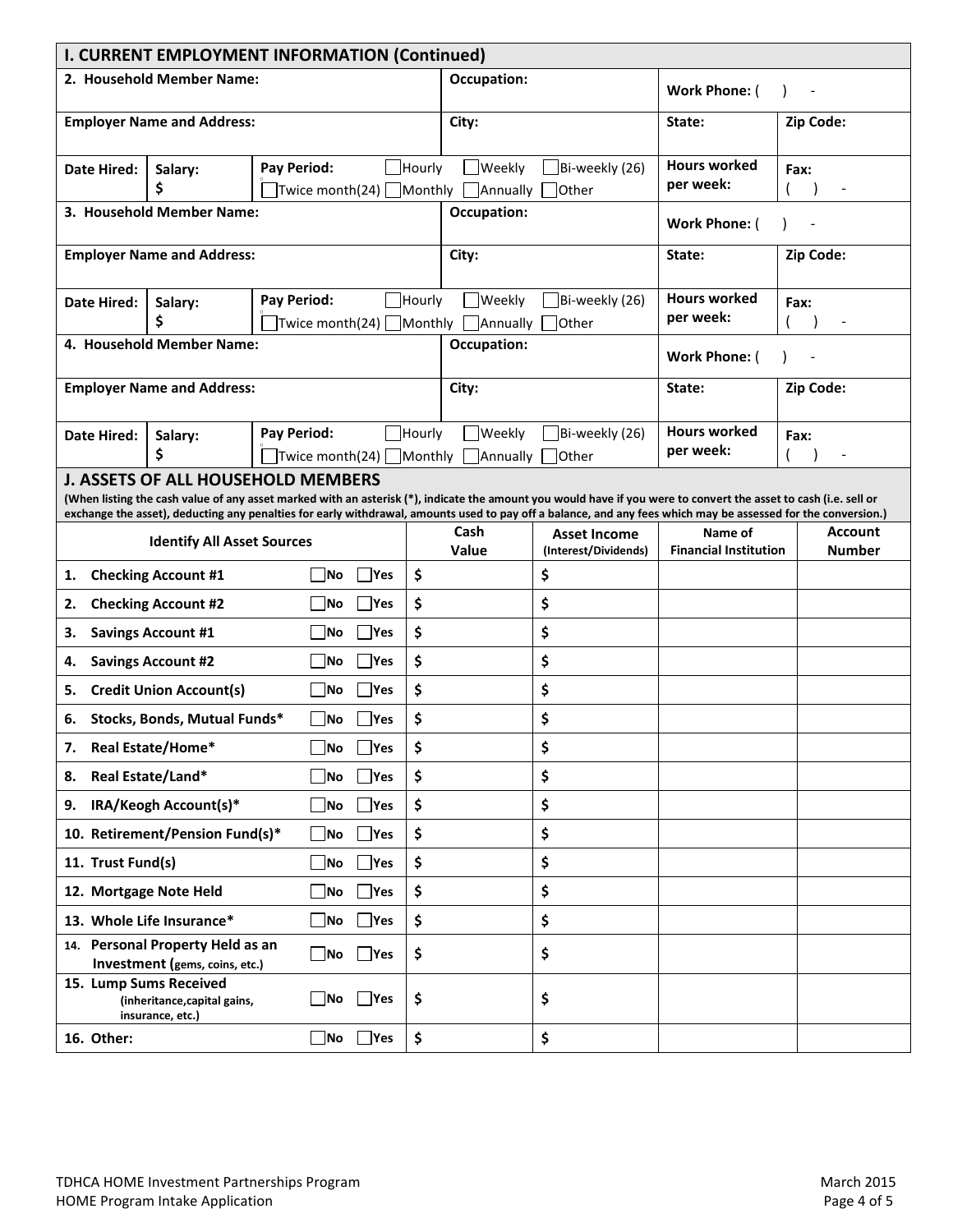|                                                                                                           |                                                                                 | K. DEMOGRAPHIC AND SPECIAL NEEDS INFORMATION: The Texas Department of Housing and Community Affairs (TDHCA)<br>requests this information in order to comply with HUD's required reporting requirements. Although TDHCA would appreciate                                                                                                                             |                                                                                       |
|-----------------------------------------------------------------------------------------------------------|---------------------------------------------------------------------------------|---------------------------------------------------------------------------------------------------------------------------------------------------------------------------------------------------------------------------------------------------------------------------------------------------------------------------------------------------------------------|---------------------------------------------------------------------------------------|
|                                                                                                           |                                                                                 | receiving this information, you may choose not to furnish it. You may not be discriminated against on the basis of this information,<br>or on whether or not you choose to furnish it. If you do not wish to furnish this information, please initial below.                                                                                                        |                                                                                       |
| <b>Applicant</b><br><b>Initials</b>                                                                       |                                                                                 | I do not wish to furnish information regarding my ethnicity, race, gender, age, and/or household composition.                                                                                                                                                                                                                                                       |                                                                                       |
| <b>Ethnicity Codes:</b><br>B – Not Hispanic                                                               | "Spanish Origin" apply to this category.                                        | A – Hispanic: A person of Cuban, Mexican, Puerto Rican, South or Central American, or other Spanish culture or origin, regardless of race. Terms such as "Latino" or                                                                                                                                                                                                |                                                                                       |
| <b>Race Codes:</b><br>A – White                                                                           |                                                                                 | F - American Indian/Alaska Native/White<br>G - Asian/White                                                                                                                                                                                                                                                                                                          |                                                                                       |
| B - Black-African American<br>$C - Asian$                                                                 | D - American Indian/Alaska Native<br>E - Native Hawaiian/Other Pacific Islander | H - Black/African American/White<br>I-American Indian/Alaska Native/Black-African American<br>J - Other Multi-Racial                                                                                                                                                                                                                                                |                                                                                       |
| <b>Special Needs Codes:</b><br>$A - Elderly$<br>B - Person with Disabilities*<br>C - Person with HIV/AIDS | D - Person with Alcohol and/or Drug Addiction                                   | E - Colonia Resident<br>F - VAWA/Victim of Domestic Violence<br>G - Homeless<br>H - Migrant Farm Worker<br>I-Public Housing Resident                                                                                                                                                                                                                                | J-Disaster Victim<br>K-Veteran<br>L - Wounded Warrior<br>M - Money Follows the Person |
|                                                                                                           |                                                                                 | *Disability Definition: A physical or mental impairment which substantially limits one or more major life activities; a record of such an impairment; or being<br>regarded as having such an Impairment. Does not include current, illegal use of or addiction to a controlled substance.                                                                           |                                                                                       |
|                                                                                                           | <b>Ethnicity Code</b>                                                           | <b>Race Code</b>                                                                                                                                                                                                                                                                                                                                                    | <b>Special Needs Code(s)</b>                                                          |
| 1 (Head)                                                                                                  |                                                                                 |                                                                                                                                                                                                                                                                                                                                                                     |                                                                                       |
| $\overline{2}$                                                                                            |                                                                                 |                                                                                                                                                                                                                                                                                                                                                                     |                                                                                       |
| 3                                                                                                         |                                                                                 |                                                                                                                                                                                                                                                                                                                                                                     |                                                                                       |
| 4                                                                                                         |                                                                                 |                                                                                                                                                                                                                                                                                                                                                                     |                                                                                       |
| 5                                                                                                         |                                                                                 |                                                                                                                                                                                                                                                                                                                                                                     |                                                                                       |
| 6                                                                                                         |                                                                                 |                                                                                                                                                                                                                                                                                                                                                                     |                                                                                       |
| $\overline{7}$                                                                                            |                                                                                 |                                                                                                                                                                                                                                                                                                                                                                     |                                                                                       |
|                                                                                                           | <b>L. RELEASE AND SIGNATURES</b>                                                |                                                                                                                                                                                                                                                                                                                                                                     |                                                                                       |
|                                                                                                           |                                                                                 | Each of the undersigned Applicants for HOME Program assistance hereby certify that all of the information provided in the above<br>Application is true and correct, and do hereby authorize the release and/or verification of mortgage loan, employment, asset,<br>liability, and income information. All household members age 18 or older must sign Application. |                                                                                       |
| Applicant's Printed Name                                                                                  |                                                                                 | Signature                                                                                                                                                                                                                                                                                                                                                           | Date                                                                                  |
|                                                                                                           | Co-Applicant's Printed Name                                                     | Signature                                                                                                                                                                                                                                                                                                                                                           | Date                                                                                  |
|                                                                                                           | Adult Household Member Printed Name                                             | Signature                                                                                                                                                                                                                                                                                                                                                           | Date                                                                                  |
|                                                                                                           | Adult Household Member Printed Name                                             | Signature                                                                                                                                                                                                                                                                                                                                                           | Date                                                                                  |
|                                                                                                           |                                                                                 | Warning: Title 18, Section 1001 of the U.S. Code makes it a criminal offense to make willful false statements or<br>misrepresentations to any Department or Agency in the United States as to any matter within its jurisdiction.                                                                                                                                   |                                                                                       |

*Reasonable accommodations will be made for persons with disabilities and language assistance will be made available for persons with limited English proficiency.*



**TEXAS DEPARTMENT OF HOUSING AND COMMUNITY AFFAIRS**

Street Address: 221 East 11th Street, Austin, TX 78701 Mailing Address: PO Box 13941, Austin, TX 78711 Main Number: 512-475-3800 Toll Free: 1-800-525-0657 Email: info@tdhca.state.tx.us Web: www.tdhca.state.tx.us

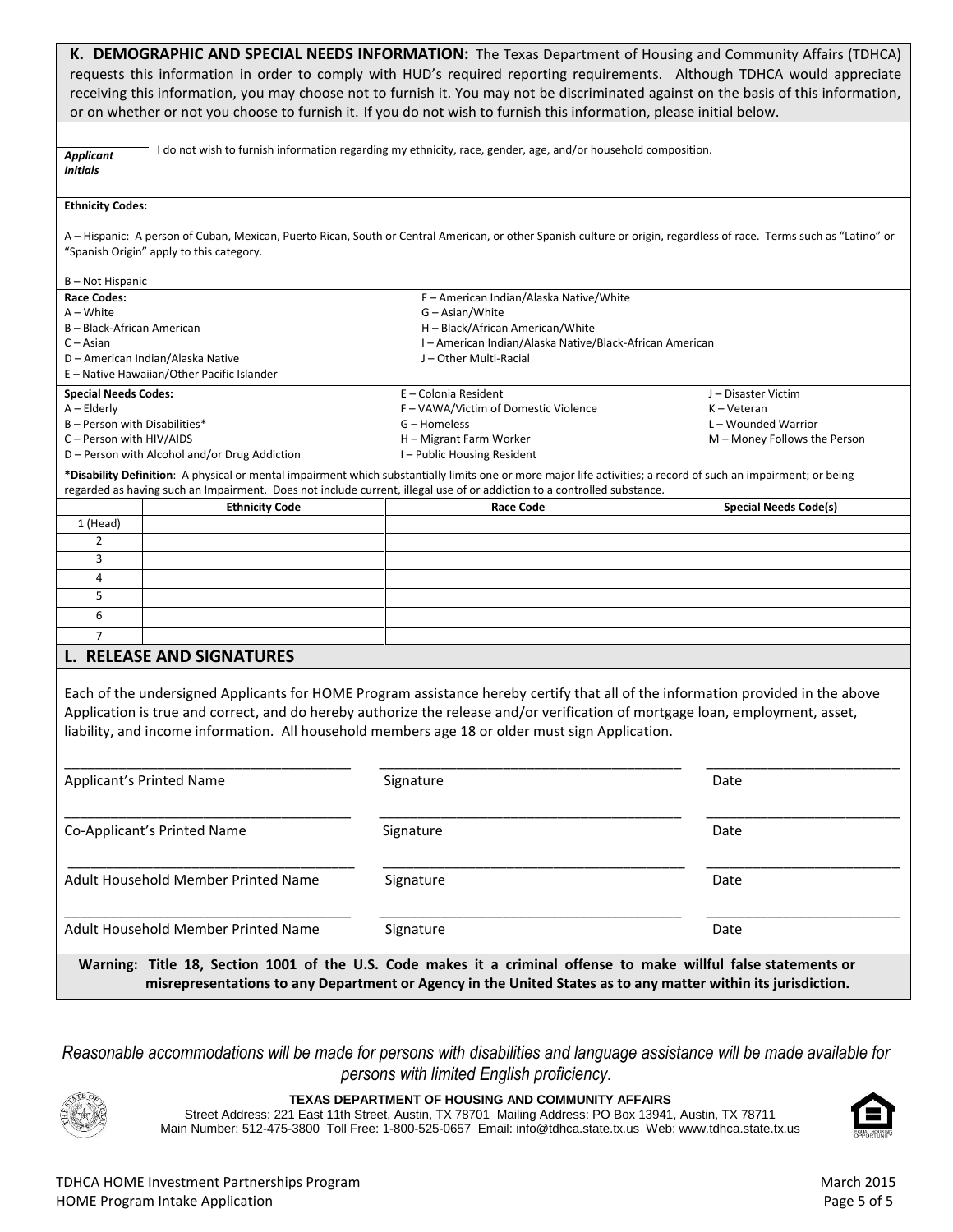# **TEXAS DEPARTMENT OF HOUSING AND COMMUNITY AFFAIRS SUPPLEMENT TO THE INTAKE APPLICATION**

**Participation in a TDHCA Tenant Based Rental Assistance Program requires the determination of adjusted income to calculate the amount of subsidy assistance your household may be eligible for. Adjusted income is also used to determine the required tenant paid rent of a household identified as over income at recertification on a HOME Rental development. Information disclosed on this form will only be used to determine eligible deductions. If there are any questions that you do not understand, please contact the Administrator, Owner or Management.** 

| <b>Applicant/Resident Name:</b>                                                                                                                                                                                                                                           |                                                                                                           |                                       |  |  |  |  |
|---------------------------------------------------------------------------------------------------------------------------------------------------------------------------------------------------------------------------------------------------------------------------|-----------------------------------------------------------------------------------------------------------|---------------------------------------|--|--|--|--|
| A. DEPENDENT DEDUCTION (Some household members cannot qualify for this deduction regardless of age, disability, or student status: Head<br>of household, spouse, co-head, a foster child, an unborn child, a child who has not yet joined the family, or a live-in aide.) |                                                                                                           |                                       |  |  |  |  |
| Is the household comprised of a family member under the age of 18? $\Box$ NO $\Box$ YES, who?                                                                                                                                                                             |                                                                                                           |                                       |  |  |  |  |
|                                                                                                                                                                                                                                                                           |                                                                                                           |                                       |  |  |  |  |
| Is the household comprised of a family member who is a full-time student? $\Box$ NO $\Box$ YES, who?                                                                                                                                                                      |                                                                                                           |                                       |  |  |  |  |
|                                                                                                                                                                                                                                                                           |                                                                                                           |                                       |  |  |  |  |
| <b>B. CHILD CARE EXPENSES DEDUCTION</b>                                                                                                                                                                                                                                   |                                                                                                           |                                       |  |  |  |  |
| Is the household paying for the care of children age 12 or under? $\Box$ NO $\Box$ YES, for whom?                                                                                                                                                                         |                                                                                                           |                                       |  |  |  |  |
| If YES, Please answer the following questions:<br>1. Does the child care enable an adult household member to (check) $\Box$ Seek employment OR $\Box$ Be gainfully employed OR $\Box$ Further                                                                             |                                                                                                           |                                       |  |  |  |  |
| 2. Is there an adult household member capable of providing care during the hours care is needed? $\Box$ NO $\Box$ YES                                                                                                                                                     |                                                                                                           |                                       |  |  |  |  |
| 3. Is the child care provided by a member who comprises the household? $\Box$ NO $\Box$ YES, who?                                                                                                                                                                         |                                                                                                           |                                       |  |  |  |  |
| 4. Is the household reimbursed by an outside Agency or Individual? $\Box$ NO $\Box$ YES, who?                                                                                                                                                                             |                                                                                                           |                                       |  |  |  |  |
| C. DISABILITY ASSISTANCE EXPENSES DEDUCTION                                                                                                                                                                                                                               |                                                                                                           |                                       |  |  |  |  |
|                                                                                                                                                                                                                                                                           | Is the household paying for attendant care and/or an auxiliary apparatus? $\Box$ NO $\Box$ YES, for whom? |                                       |  |  |  |  |
| If YES, Please answer the following questions:<br>1. Does the care and/or use of the auxiliary apparatus enable an adult household member to work? $\Box$ NO $\Box$ YES, who?                                                                                             |                                                                                                           |                                       |  |  |  |  |
|                                                                                                                                                                                                                                                                           |                                                                                                           |                                       |  |  |  |  |
|                                                                                                                                                                                                                                                                           |                                                                                                           |                                       |  |  |  |  |
| D. ELDERLY OR DISABLED FAMILY DEDUCTION                                                                                                                                                                                                                                   |                                                                                                           |                                       |  |  |  |  |
| Is the head of household, spouse, or co-head at least 62 years of age or older? $\Box$ NO $\Box$ YES, who?                                                                                                                                                                |                                                                                                           |                                       |  |  |  |  |
| Is the head of household, spouse, or co-head a person with a disability? $\Box$ NO $\Box$ YES, who?                                                                                                                                                                       |                                                                                                           |                                       |  |  |  |  |
|                                                                                                                                                                                                                                                                           |                                                                                                           |                                       |  |  |  |  |
| E. MEDICAL EXPENSES DEDUCTION (If your household qualifies for the deduction listed in "D" then medical expenses for ALL<br>household members may be eligible for deduction)                                                                                              |                                                                                                           |                                       |  |  |  |  |
| Identify any of the following medical expenses?                                                                                                                                                                                                                           | <b>Estimated Annual Costs</b>                                                                             | Can Support for expenses be provided? |  |  |  |  |
| $\Box$ NO $\Box$ YES<br>Medicare                                                                                                                                                                                                                                          |                                                                                                           | $\Box$ NO $\Box$ YES                  |  |  |  |  |
| $\Box$ NO $\Box$ YES<br>Doctor Co-Pays                                                                                                                                                                                                                                    |                                                                                                           | $\Box$ NO $\Box$ YES                  |  |  |  |  |
| $\Box$ NO $\Box$ YES<br>$\Box$ NO $\Box$ YES<br><b>Prescription Costs</b>                                                                                                                                                                                                 |                                                                                                           |                                       |  |  |  |  |
| <b>Medical Deduction Costs</b><br>$\Box$ NO $\Box$ YES<br>$\Box$ NO $\Box$ YES                                                                                                                                                                                            |                                                                                                           |                                       |  |  |  |  |
| Over the Counter Costs<br>$\Box$ NO $\Box$ YES<br>$\Box$ NO $\Box$ YES                                                                                                                                                                                                    |                                                                                                           |                                       |  |  |  |  |
| $\Box$ NO $\Box$ YES<br>$\Box$ NO $\Box$ YES<br>Other:                                                                                                                                                                                                                    |                                                                                                           |                                       |  |  |  |  |
| Is the household reimbursed by an Agency and/or Individual for any of these costs? $\Box$ NO $\Box$ YES, who?                                                                                                                                                             |                                                                                                           |                                       |  |  |  |  |
| Did the household have any one-time non-recurring medical expenses? $\Box$ NO $\Box$ YES, explain?                                                                                                                                                                        |                                                                                                           |                                       |  |  |  |  |
|                                                                                                                                                                                                                                                                           |                                                                                                           |                                       |  |  |  |  |
| F. APPLICANT/RESIDENT CERTIFCATION<br>I certify that the above information is true and correct,                                                                                                                                                                           |                                                                                                           |                                       |  |  |  |  |

# Applicant/Resident Printed Name Signature Signature Date

Warning: Title 18, Section 1001 of the U.S. Code makes it a criminal offense to make willful false statements or misrepresentations to any Department or Agency in the **United States as to any matter within its jurisdiction.**